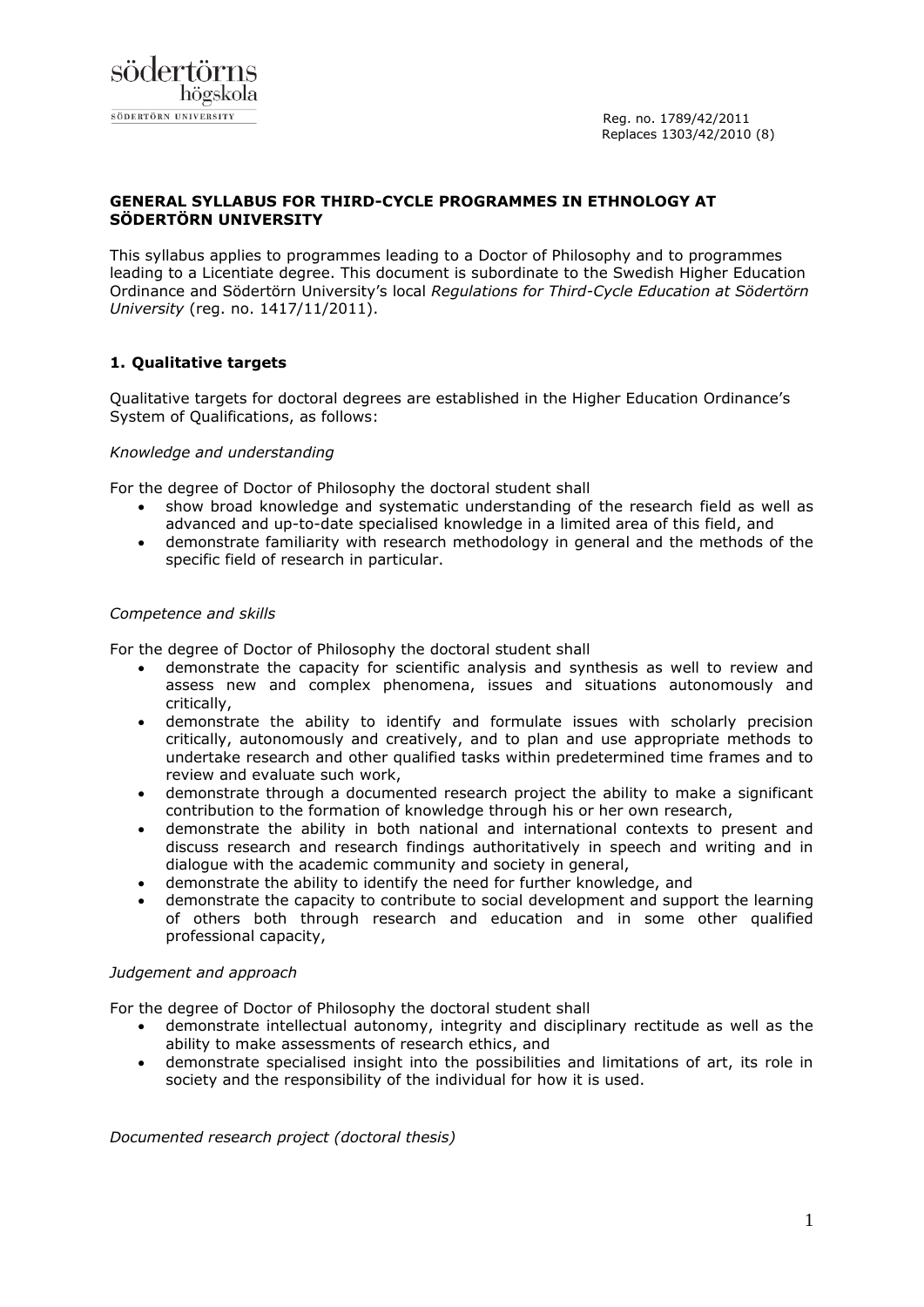

For the degree of Doctor of Philosophy the doctoral student shall have been awarded a pass grade for a documented research project (doctoral thesis) of at least 120 credits.

### *Local intended learning outcomes*

In addition to the national intended learning outcomes for a doctoral degree, after completing a third-cycle programme in Ethnology at Södertörn University the doctoral student shall demonstrate in-depth knowledge of different types of ethnological perspectives, methods and analytical tools for examining life forms, conceptualisations and cultural change in Europe. This covers advanced insights into people's everyday lives from both long and short term perspectives, with a particular focus on transformation and transnational processes linked to Europeanisation and globalisation.

A person who has completed a doctoral programme in Ethnology shall be able to demonstrate solid insights into the role of Ethnology and its potential in a broad social perspective. This person shall also have acquired excellent skills in critical reflection regarding his/her own role in the research process and the research results' social and cultural consequences for the relevant parties. A person who has completed a doctoral programme in Ethnology shall be familiar with the profile areas of *Historical Studies* and the research that is done there.

Qualitative targets for Licentiate degrees are established in the Higher Education Ordinance's System of Qualifications, as follows:

### *Knowledge and understanding*

For a Licentiate the doctoral student shall

 demonstrate knowledge and understanding in the field of research including current specialist knowledge in his or her field as well as specialised knowledge of research methodology in general and the methods of the specific field of research in particular.

# *Competence and skills*

For a Licentiate the doctoral student shall

- demonstrate the ability to identify and formulate issues with scholarly precision critically, autonomously and creatively, and to plan and use appropriate methods to undertake a research project and other qualified artistic tasks within predetermined time frames in order to contribute to the formation of knowledge as well as to evaluate this work,
- demonstrate the ability in both national and international contexts to present and discuss research and research findings in speech and writing and in dialogue with the academic community and society in general, and
- demonstrate the skills required to participate autonomously in research and development work and to work autonomously in some other qualified capacity.

### *Judgement and approach*

For a Licentiate the doctoral student shall

- demonstrate the ability to make assessments of ethical aspects of his or her own research,
- demonstrate insight into the possibilities and limitations of science, its role in society and the responsibility of the individual for how it is used, and
- demonstrate the ability to identify the personal need for further knowledge and take responsibility for his or her academic development.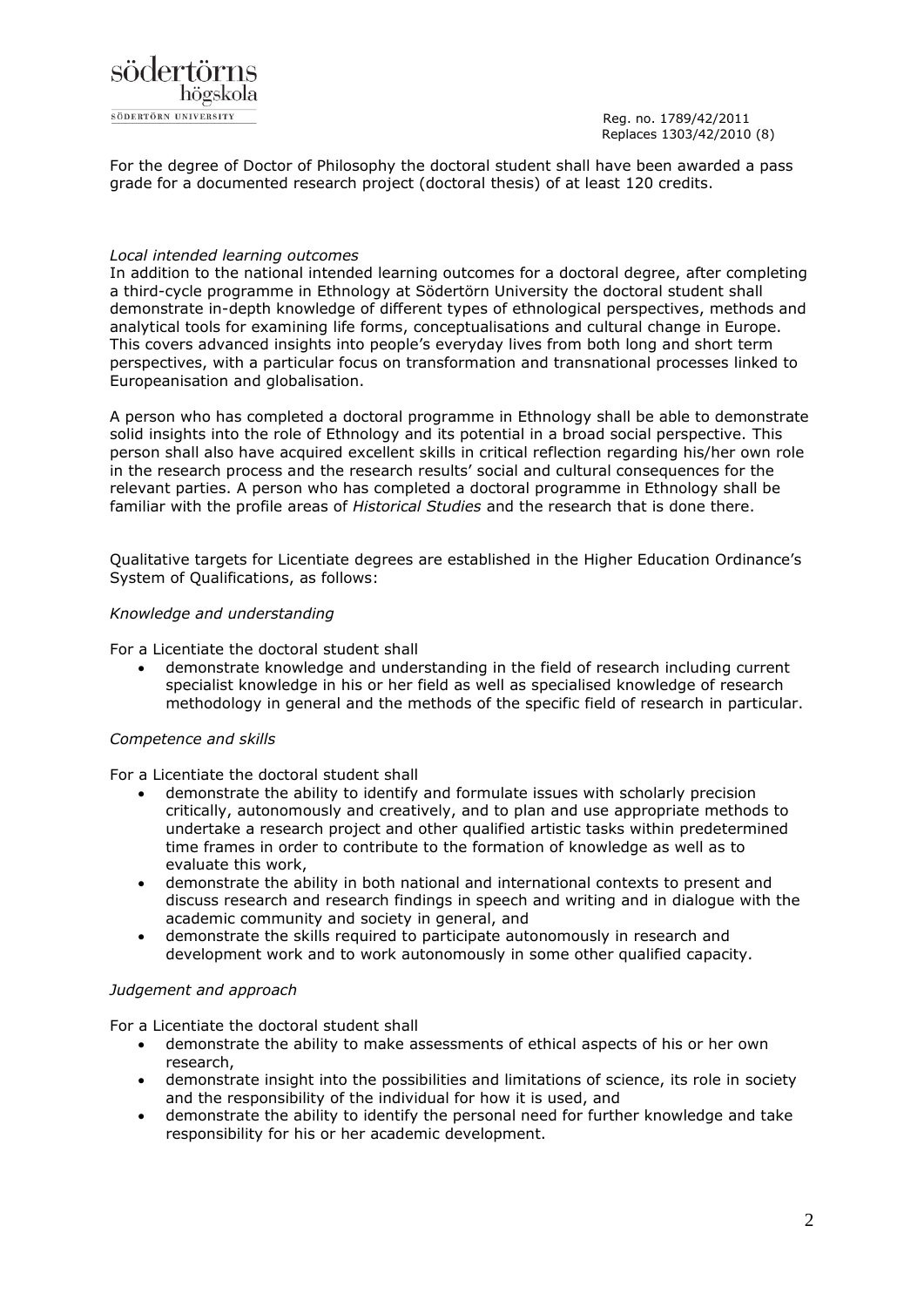

# *Documented Research projects*

For a Licentiate degree the third-cycle student shall have been awarded a pass grade for a research project of at least 60 credits.

### *Local intended learning outcomes*

In addition to the national intended learning outcomes for a Licentiate degree, after completing a third-cycle Licentiate programme in Ethnology at Södertörn University the thirdcycle student shall have assimilated knowledge of different types of ethnological methods and analysis tools for examining life forms, conceptualisations and cultural change in Europe. This covers advances insights into people's everyday lives from both long and short term perspectives, with a particular focus on transformation and transnational processes linked to Europeanisation and globalisation.

A person who has completed a third-cycle programme in Ethnology shall be able to demonstrate insights into the role of Ethnology and its potential in a broad social perspective. This person shall also have acquired skills in critical reflection regarding his/her own role in the research process and the research results' social and cultural consequences for the relevant parties. A person who has completed a third-cycle programme in Ethnology shall be familiar with the profile areas of *Historical Studies* and the research that is done there.

# **2. Entry requirements**

A person is eligible for third-cycle education if he/she fulfils the general entry requirements and the specific entry requirements. The applicant must also be assessed as possessing the necessary capability to complete the programme.

# *2.1 General entry requirements*

In accordance with the Higher Education Ordinance, to fulfil the general entry requirements for third-cycle courses and programme the applicant must have 1) a secondcycle degree and 2) have completed courses worth at least 240 credits, of which at least 60 credits must be at second-cycle level. The general entry requirements are also fulfilled by someone who has acquired substantially equivalent knowledge in some other way in Sweden or abroad.

An applicant who fulfilled the general entry requirements for third-cycle studies before 1 July 2007 shall continue to be considered eligible for third-cycle studies, but only until the end of June 2015.

The Faculty Board may permit an exemption from the general entry requirements for an individual applicant, if there are special grounds.

# *2.2 Specific entry requirements*

Specific entry requirements for admission to third-cycle courses and programmes in Ethnology are fulfilled by a person who has a pass grade for a second-cycle degree project in Ethnology.

The specific entry requirements are also fulfilled by someone who has acquired substantially equivalent knowledge in some other way in Sweden or abroad.

The ability to assimilate academic material in Swedish, Danish, Norwegian and English and a command of the language necessary for work on the thesis are prerequisites for completing the degree programme.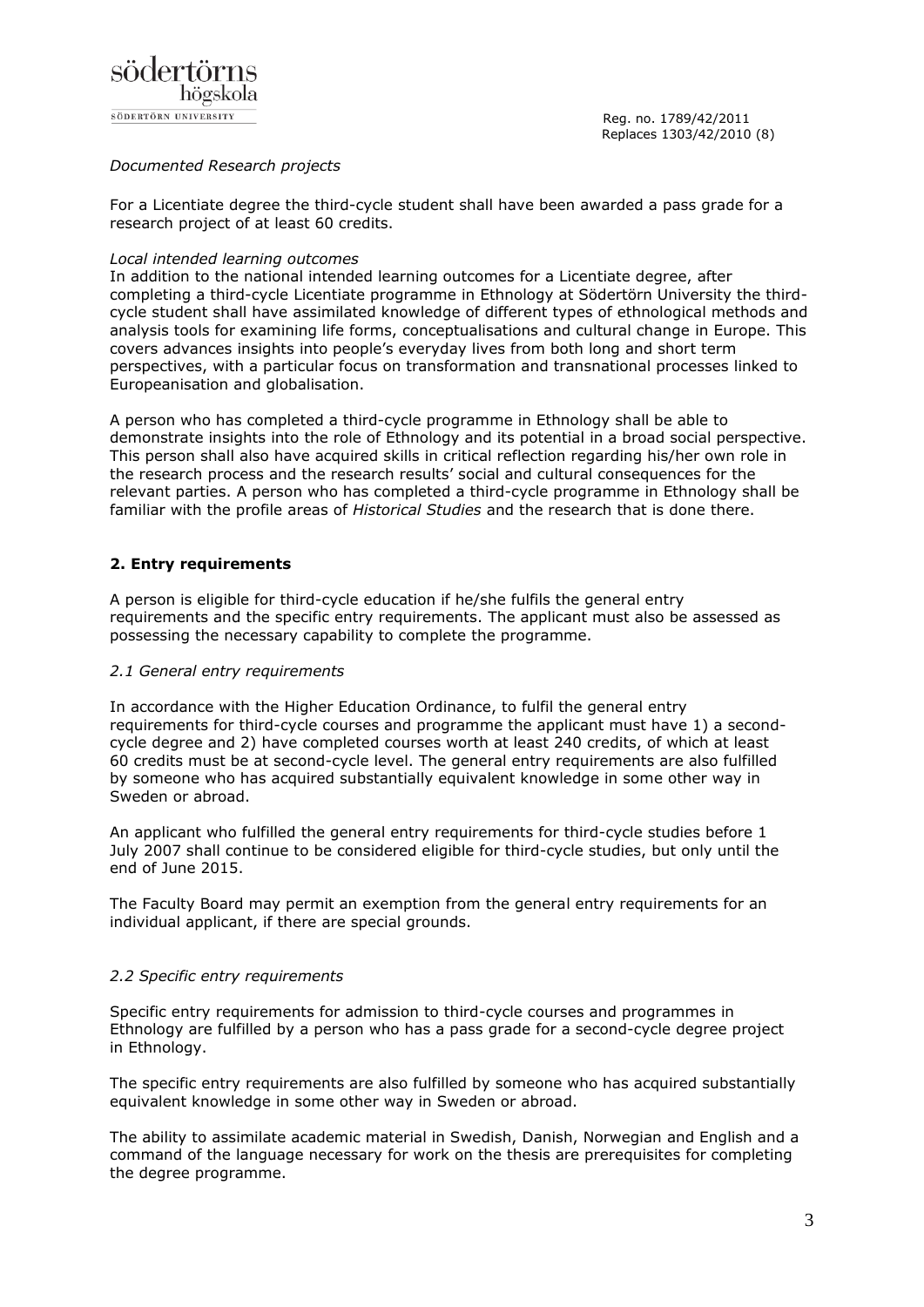

The requirement to assimilate academic material in Swedish does not apply to doctoral students who are admitted to the Baltic and East European Graduate School (BEEGS).

# **3. Admission**

### **3.1 Admission and selection**

Only applicants who are employed on doctoral studentships may be admitted to third-cycle programmes in Ethnology at Södertörn University. However, the Faculty Board may admit an applicant who has a different form of student funding if the Faculty Board assesses that the financing can be guaranteed for the entire programme and that the applicant can dedicate enough time to the programme to assume its completion within eight years.

Applications for admission to third-cycle education should be sent to the university. The decision on admission to third-cycle programmes is made by the Faculty Board after preparation by the research area of *Historical Studies.* The normal case is that the Faculty Board decides whether to admit or reject an applicant on on the basis of the research area's overall assessment of the application and the results of interviews with the applicant and his/her references.

The basis for selection among eligible applicants for third-cycle programmes in Ethnology at Södertörn University is the level of ability to assimilate such a degree programme. Admission regulations are stated in the *Regulations for Third-Cycle Education at Södertörn University*. The application is assessed on the basis of the following criteria:

- 1. The applicant's merits and expertise
- 2. The quality of the research project
- 3. The suitability and feasibility of the research project as a doctoral project
- 4. The funding plan
- 5. Whether issues of research ethics have been considered
- 6. Whether sufficient collected supervisory capacity exists to provide good and professional supervision and relevant expertise

In association with admission to BEEGS, the research plan will be assessed according to its basis in the graduate school's specific geographic area: its orientation to the Baltic states or Eastern Europe.

The applicant's merits and expertise (item 1 above) are assessed more specifically as follows:

Previous education is evaluated on the basis of both its depth and breadth.

Degree projects from both the first-cycle and second-cycle and, where relevant, other written academic production are assessed on the basis of the following criteria:

- The ability to complete a result-oriented and systematic empirical investigation
- Critical ability
- Analytical stringency
- Theoretical awareness
- **Creativity**
- Autonomy in both the formulation of problems and their analysis
- Academic progression
- The ability to comply with given timeframes

If two applicants are assessed as equal, the applicant who has written papers/degree projects on different themes at different levels has an advantage over the applicant who has written papers/degree essays on one and the same theme.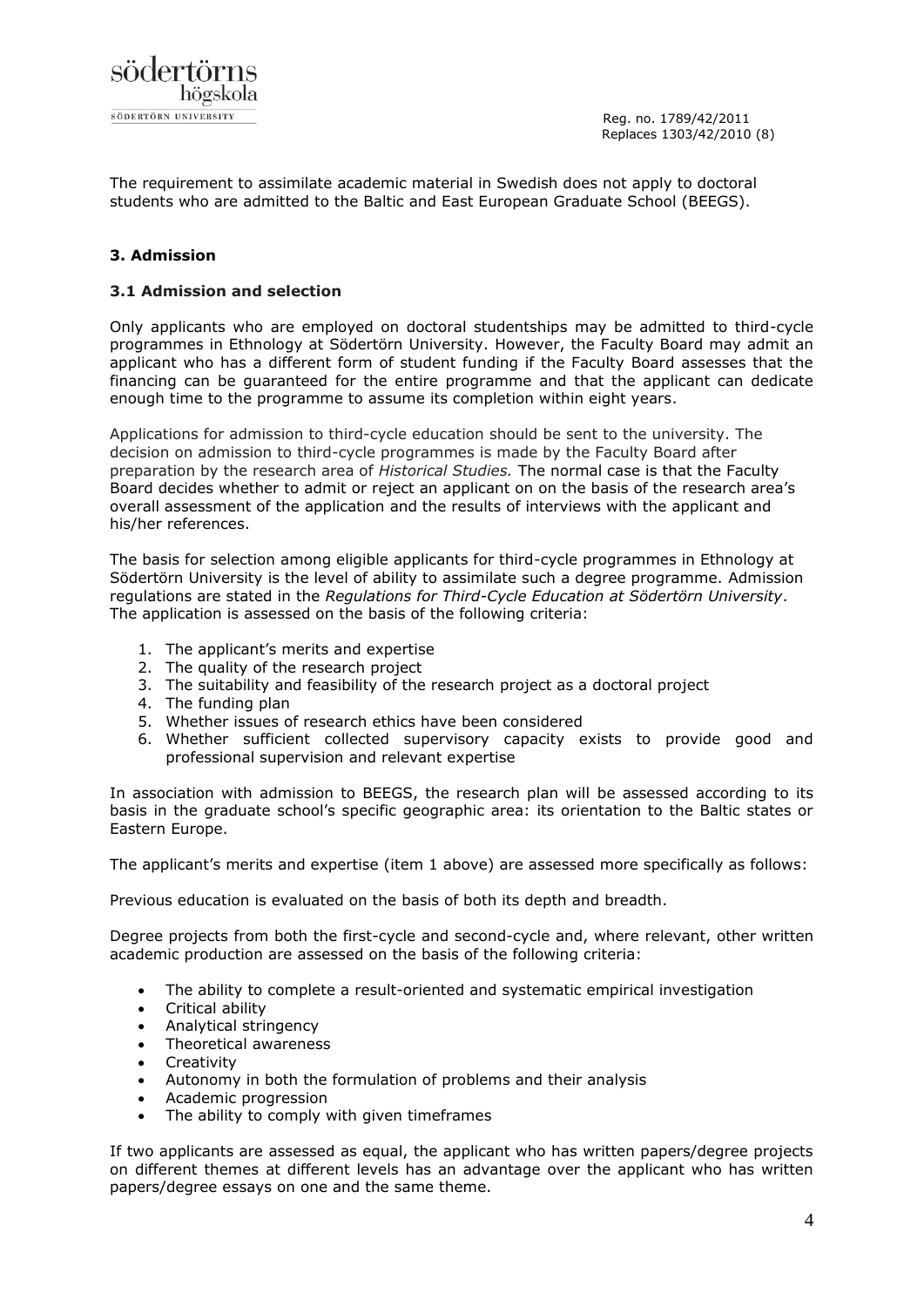

Assessment of a research project's quality, suitability and feasibility (items 2-3 above) is based on the thesis plan. In a thesis plan, the applicant describes the proposed research project in brief (no more than five pages). The description shall contain a formulation of the problem and an outline for how the research work will be carried out. The plan shall be written solely by the applicant. The plan is assessed on the basis of its:

- Relevance
- **Originality**
- Feasibility within the given timeframe

The applicant's cooperation skills and aspects relating to equal opportunities may also be taken into account. The applicant's communication and cooperation skills are assessed on the basis of references, statements or interviews. In the case of equally merited applicants, priority will be given to the underrepresented gender.

### **4. Programme content**

### **4.1 General**

The programme is planned in such a way that it requires four years for students who study full-time. This presupposes that the doctoral student is dedicated to his/her studies and makes efficient use of teaching and supervision.

For part-time studies, the period of study is extended in proportion to the reduction in the pace of studies.

The course-based part of the programme covers literature studies worth 60 credits. The authorship of an academic thesis is the equivalent of three years' full-time studies, i.e. 180 credits. In addition, the programme includes active participation in higher seminars in Ethnology at Södertörn University.

The doctoral student is expected to make regular presentations of his/her thesis work, which is usually done in the form of seminars. The following obligatory elements are included in the four-year third-cycle programme in Ethnology: In the first semester, the doctoral student presents the thesis' subject at a higher seminar in Ethnology. In the third semester, a first chapter is presented along with a preliminary outline. In the fifth term, there is a half-way seminar in which the doctoral student presents the introduction and two chapters from the thesis for review, examination and discussion by an external Ethnologist with a doctoral degree. In association with this, a special examining committee is appointed that consists of two Ethnologists from Södertörn University who have at least docent-level competence. At a subsequent meeting they contribute comments on the presented texts and on the issues presented during the examination and discussion. Apart from the doctoral students, the examiner and supervisor are also present. A final seminar is held in semester seven or eight. The examiner for the final seminar is usually appointed externally.

### **4.2 Courses**

The programme includes 60 credits of courses. Of these, 30 credits are obligatory for doctoral students at BEEGS. For others, this figure is 22.5 credits. The remaining 37.5 or 45 credits comprise elective courses.

### Course 1. Historiska studier – en introduktion, 7.5 credits

The course aims to provide basic knowledge of the area's academic perspectives and general field of knowledge. Particular emphasis is placed on literature associated with the area's four profiles: Baltic and Eastern European Studies, Gender Studies, Contemporary History, and Cultural Heritage and Cultural Processes. The focus is decided on the basis of the contributions made by *Historical Studies'* different disciplines – Ethnology, History,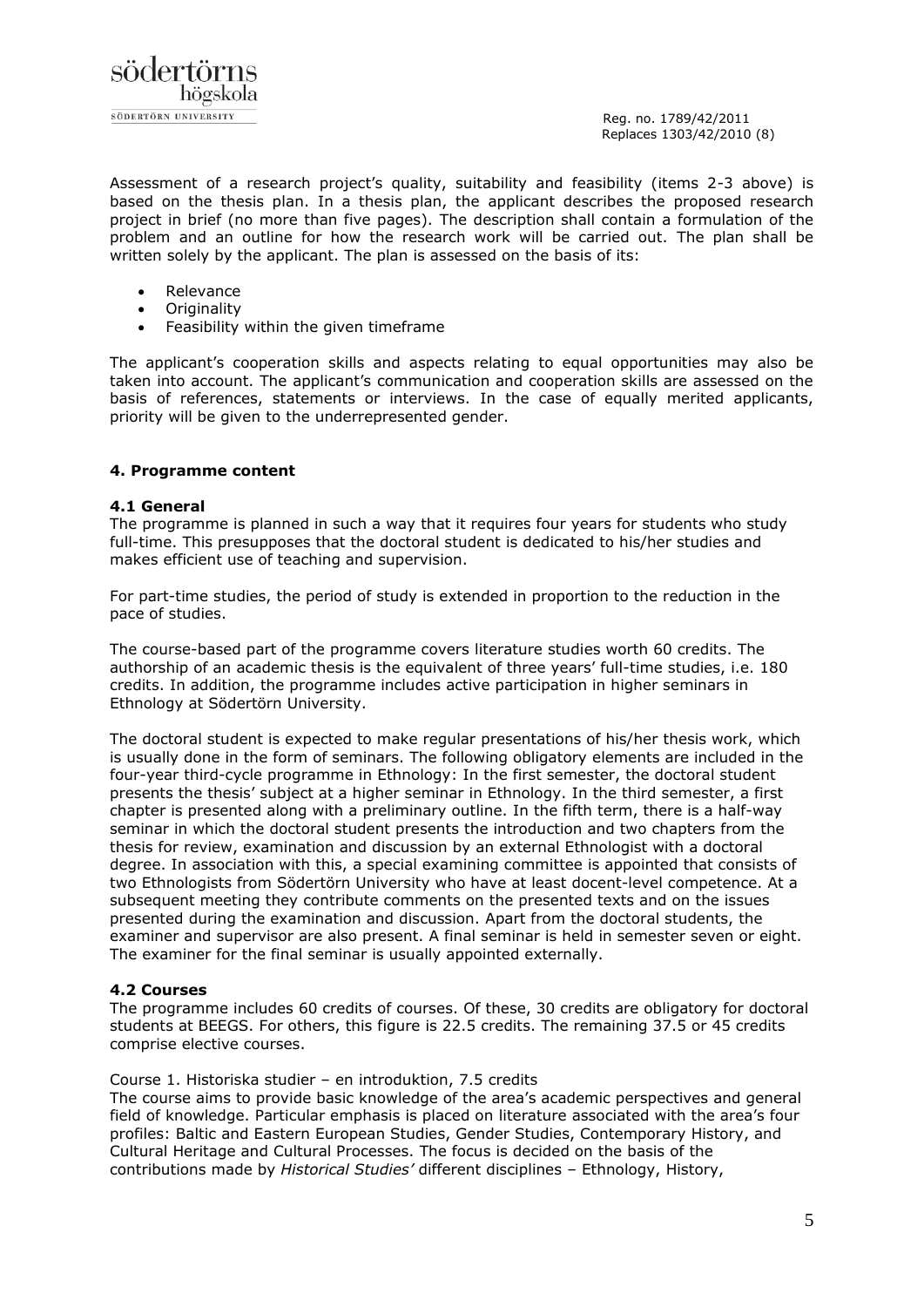

Archaeology and the History of Ideas. The ambition is also to train the doctoral student in the multidisciplinary approach required by area studies.

### Course 2. Vetenskaplig teori och metod, 7.5 credits

The course aims to provide basic knowledge of current debates within theory and method, primarily in the subjects covered by the area of *Historical Studies*. Even if the course includes studies in each subject, the main focus remains multidisciplinarity and transnationalism. The intention is to equip the doctoral student with area-specific knowledge of theory and method that can have an innovative and creative influence when writing a thesis that is authored in an individual subject.

Course 3. Aktuell forskning om Östersjöregionen och Östeuropa, 7.5 credits The course consists of reading multidisciplinary academic studies that are linked to the specific geographic area studied at the Baltic and East European Graduate School (BEEGS). The aim is to provide the doctoral student with insight into completed and ongoing research into the region. This includes cultural studies and provides the doctoral student with the opportunity to locate his/her own thesis work in this broad field of research. This course is only obligatory for doctoral students at BEEGS.

### Course 4. Läskurs med områdesöversikt, 7.5 credits

The course will familiarise the doctoral student with research within the field covered by the thesis. The doctoral student must autonomously identify and delimit a relevant field of research, covering both classical work and frontline research. Additionally, the doctoral student must practise systematisation and position himself/herself as regards the dominant scientific themes and perspectives within Ethnological research traditions. The course's literature list is drawn up in consultation between the doctoral student and supervisor.

Other courses are chosen in consultation with a supervisor.

The courses are examined both orally and in writing. The written presentation is discussed and problematised with an examiner at oral examinations or seminars. Courses common to the area and courses linked to research schools or other higher education institutions are examined by the teacher who is responsible for the course, after approval by the principal supervisor. The courses are graded with either Pass or Fail.

# **4.3 Thesis**

He applicant must briefly describe his/her proposed area of research when applying for admission. The research plan shall include a formulation of the problem and an outline of how the research will be conducted.

On admission, the doctoral student and supervisor jointly establish and plan the subject of the thesis.

The thesis must be either a unified and continuous piece of academic work (monograph thesis) or a compilation of academic works with an introductory summary (compilation thesis). The works may be authored by the doctoral student in cooperation with another researcher.

The scientific investigation and the achieved results shall be presented with such quality that the thesis (including the works in a compilation thesis) is assessed as fulfilling appropriate demands for acceptance by an academic series or good quality journal. The following requirements otherwise apply in order for the thesis to achieve a Pass grade:

 That the thesis is the result of an autonomous work that has provided new research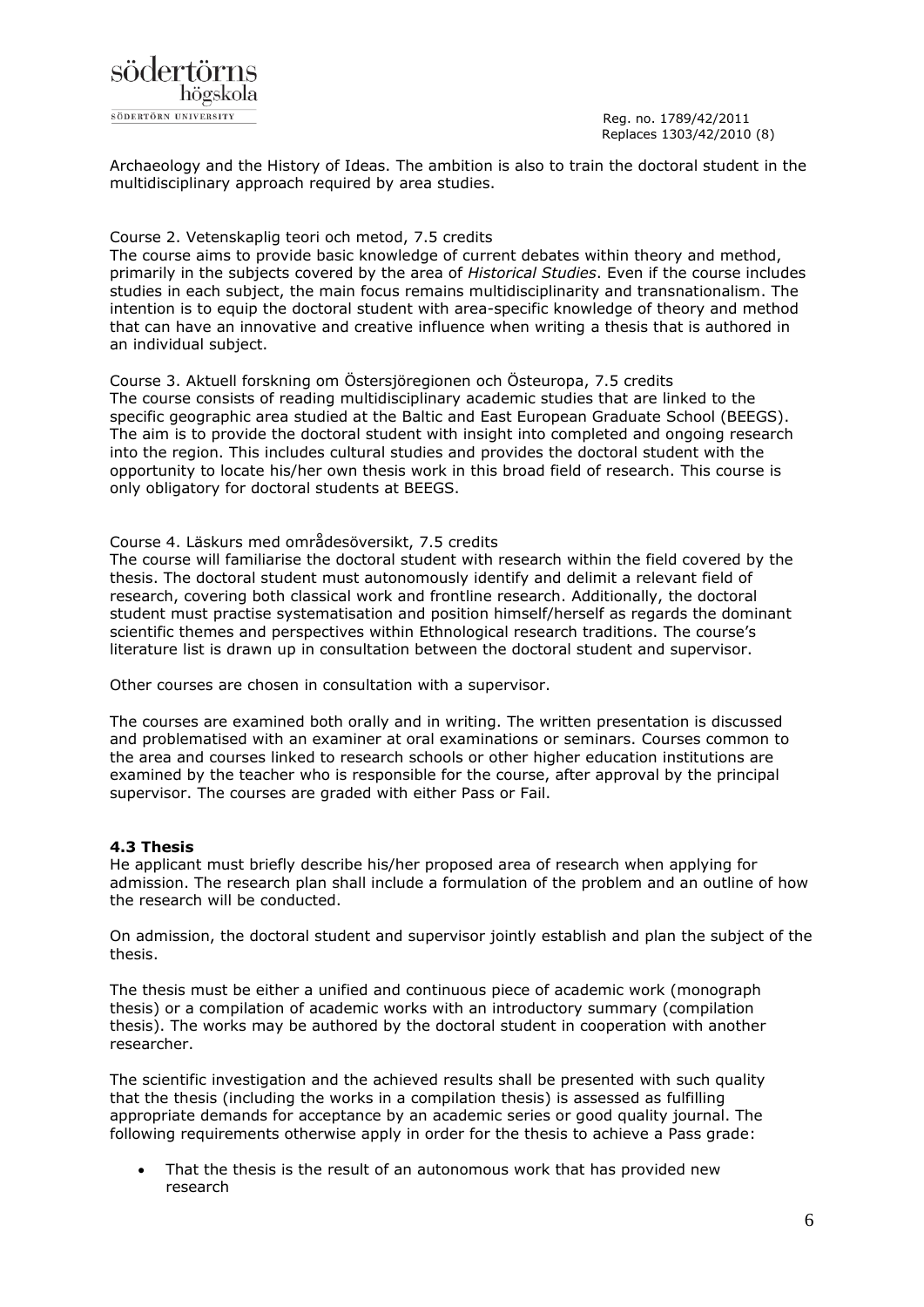

- That the aim, problem and method are clearly stated and motivated
- That the methodology is used correctly and with relevant source material
- That the research situation is presented in such a manner that previous research is clearly differentiated from the doctoral student's own research contribution as presented in the thesis
- That the material is presented and characterised and that the manner in which the material has been delimited is presented and motivated
- That academic rigour is well observed as regards notes, source and reference lists, any tables and diagrams, etc.
- That the thesis is organised in a logical and consistent manner
- That the thesis is linguistically acceptable
- That the results are summarised

The doctoral thesis may be written in Swedish, Norwegian, Danish or English. If it is not written in English it must include a summary in English. This summary must be so detailed that a reader with no knowledge of the language used in the thesis can obtain a clear idea of the thesis' aim and primary content, the scientific method that was used and the results that were achieved. Reference shall be made to the thesis' different chapters. On examination, assessment of the summary shall be included in the assessment of the entire thesis.

A short abstract in English of no more than 500 words shall be appended to every doctoral thesis. The abstract must: state the title of the thesis; the language in which it is written; author, higher education institution and department; present the content of the thesis and thus cover its organisation, problem, methods, theories and results; provide keywords and other information of significance for literature searches in automatic information systems.

# **5. Supervision**

Each third-cycle student must have two supervisors. The principal supervisor is appointed at the start of third-cycle studies. He/she must be a professor or have at least docentlevel competence and be permanently employed by Södertörn University, preferably within the area of *Historical Studies*. The principal supervisor has overall responsibility for the student's third-cycle education and for the quality and progress of work on the thesis. He/she is appointed by the steering group for the area of *Historical Studies*.

The assistant supervisor is appointed by the steering group for the area of *Historical Studies* when the subject of the thesis is delimited. A person who is very familiar with the subject of the thesis should be sought for this task, initially among the teaching staff at Södertörn University, otherwise externally.

The supervisor provides advice and direction within the scope of the taught courses and through individual supervision.

Supervision shall take place through uninterrupted regular contacts from the start of the programme.

The principal supervisor and third-cycle student shall discuss the general organisation of studies. An important element of supervision is the drawing up and review of individual study plans, which must be drawn up at the start of the period of study and reviewed once per year.

The supervisor shall support the third-cycle student in organising work in such a way that studies can be completed within the time available.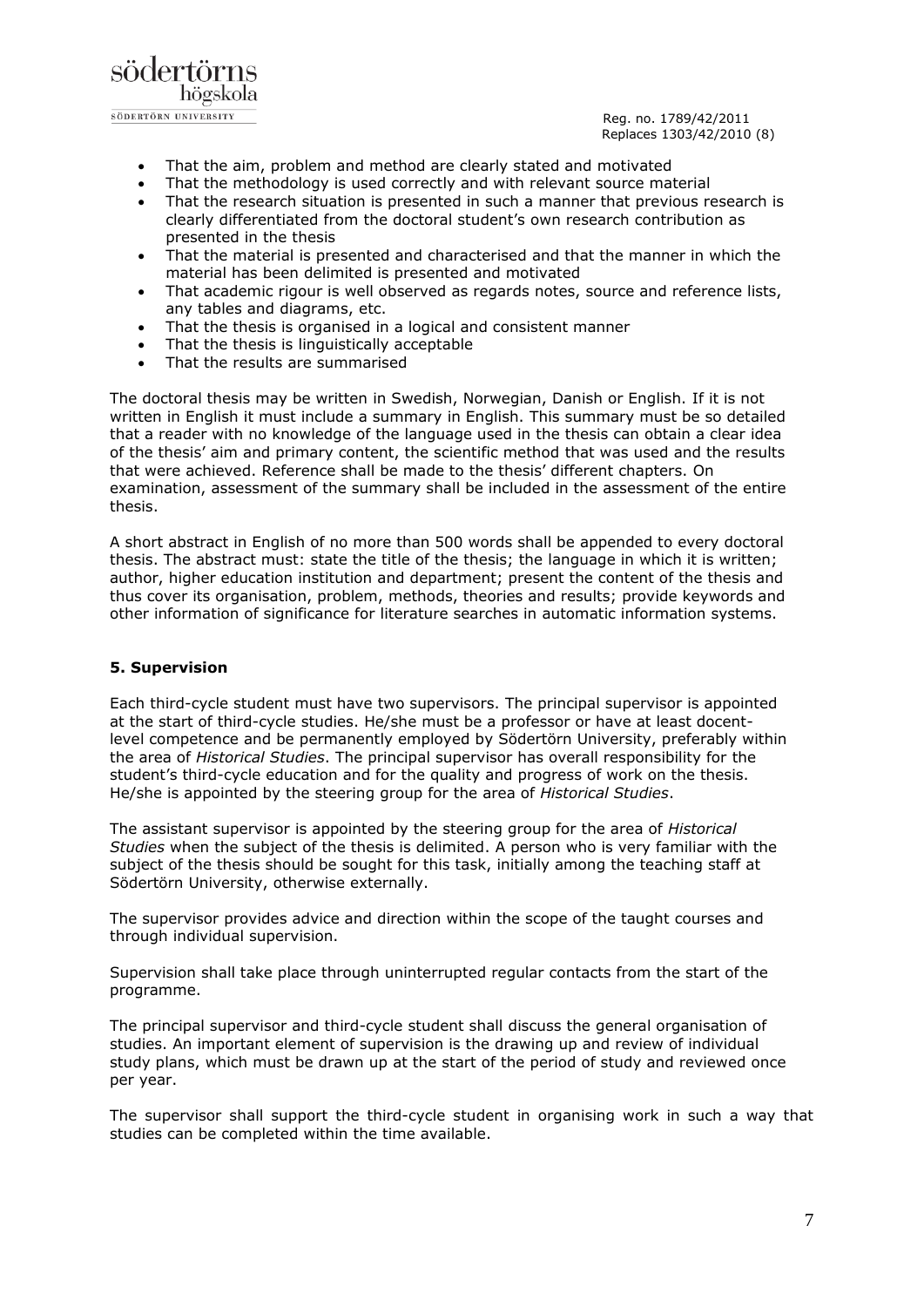

The third-cycle student shall conduct his/her studies using the activities that have been validated in the individual study plan and contact the supervisor if there are any problems or changes.

A third-cycle student may change supervisor if he/she requests it. Such a request should be submitted to the area of *Historical Studies* at Södertörn University.

A supervisor has the right to resign as supervisor. If a third-cycle student significantly neglects his/her obligations as described in the individual study plan, the Faculty Board shall decide that the third-cycle student is no longer entitled to supervision or other resources for third-cycle education. In doing so, the Board must comply with the provisions of the Higher Education Ordinance.

If study resources for third-cycle education have been withdrawn, the third-cycle student may, on application to the Faculty Board, recover his or her entitlement to supervision and other resources. The third-cycle student must then demonstrate convincingly, by presenting prospective study results of considerable quality and scope or in some other way, that he or she can fulfil his or her remaining undertakings in the individual study plan.

# **6. Individual study plan**

Each doctoral student in Ethnology must have an individual study plan. The provisions of the Higher Education Ordinance and the *Regulations for Third-Cycle Education at Södertörn University* apply when drawing up and processing the individual study plans.

An individual study plan for each doctoral student is drawn up in consultation between the student and supervisor at the start of the third-cycle programme. It must include overall planning for the period of study. An approximate time plan for the various elements of the thesis work and for the courses must be included. The plan should be more detailed for the coming year of activities and more general for subsequent years. The individual study plan shall be reviewed annually. This review shall clearly state how the programme is progressing.

Copies of the individual study plans and the revisions to the plans must, at least once per year, be sent to the director of studies the third-cycle education in *Historical Studies*.

### **7. Examination**

### **7.1 Examination, doctoral degrees**

A doctoral thesis shall be defended at a public defence as described in the provisions of the Higher Education Ordinance and the *Regulations for Third-Cycle Education at Södertörn University*. The thesis can be given one of the following grades: Pass or Fail.

To receive a pass grade on a doctoral degree the doctoral student must have received Pass on the knowledge tests that are part of the third-cycle programme and on the presented academic thesis.

The thesis shall be reviewed and defended at a public defence at Södertörn University. The defence shall take place in either Swedish or English.

The defence shall be led by a chairman. A faculty examiner shall be present at the defence. The external examiner must have a doctoral degree. The chairman and faculty examiner are specifically appointed by the Faculty Board for each public defence.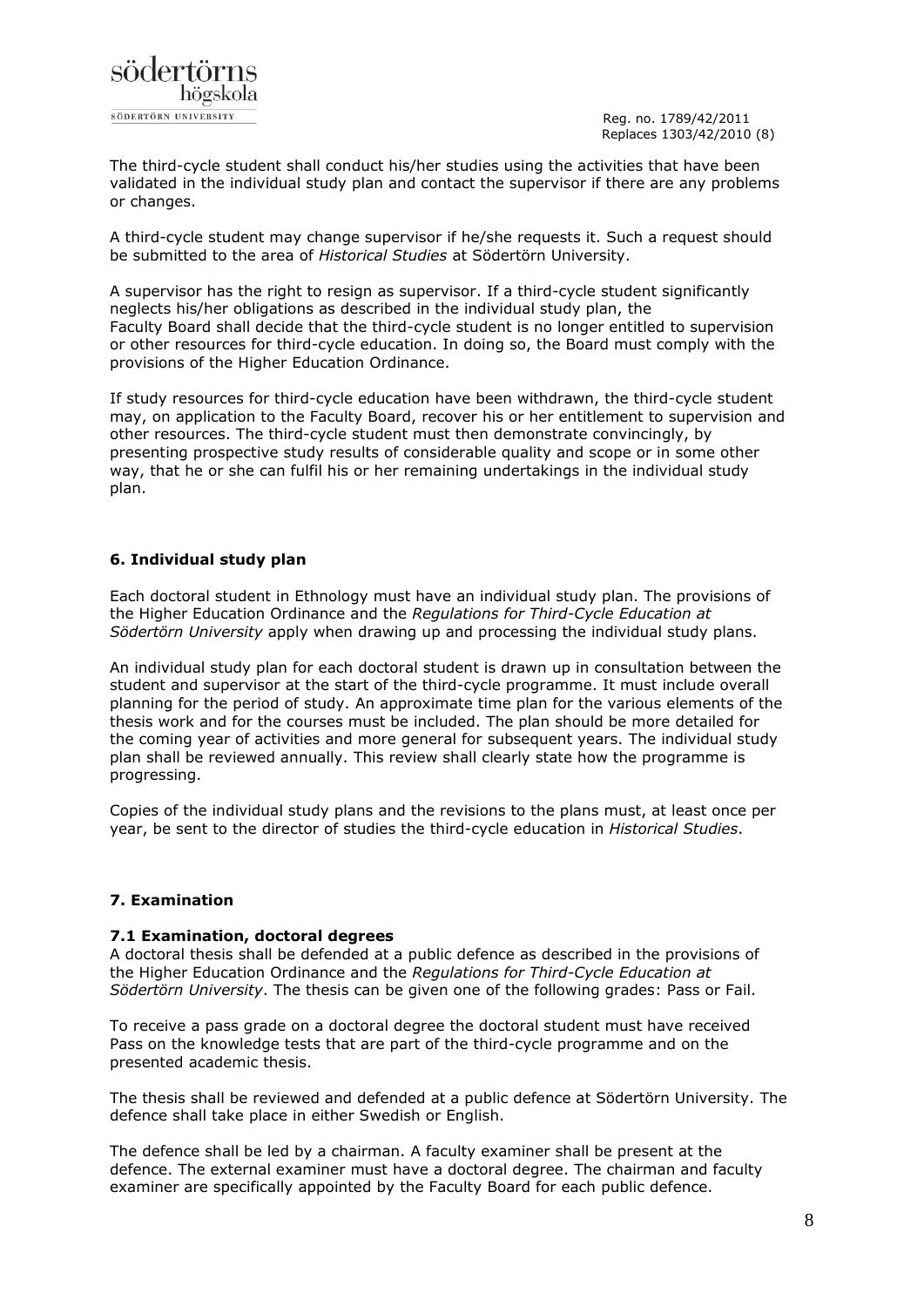

Proposals for examiners and members of the examining committee are provided by the area of *Historical Studies* at Södertörn University.

The grade for the doctoral thesis shall be decided by an examining committee. Unless there are exceptional circumstances, a person who has supervised the doctoral student may not be a member of the examining committee. The faculty examiner may be present at the meeting of the examining committee and participate in the discussion but not in making the decisions. The same applies to the supervisor, provided that the supervisor is not a member of the committee. In exceptional circumstances, the supervisor may be consulted by the examining committee.

During grading of the thesis, consideration must be paid to both the content of the thesis and its public defence. The decision to pass a thesis may not be motivated. However, the examining committee must motivate its decision to fail a thesis.

The doctoral student's supervisor determines whether the doctoral student should be recommended to present his/her thesis at a public defence. The supervisor's recommendation may not be understood as a guarantee that the thesis will receive a Pass after the public defence.

The recommended scope of a monograph thesis is 160 pages. A compilation thesis should have the same number of pages, as well as consisting of at least four articles and one summary.

### **7.2 Examination, Licentiate degree**

A Licentiate thesis shall be defended publically in accordance with Södertörn University's regulations for Licentiate degrees. The thesis can be given one of the following grades: Pass or Fail.

To receive a pass grade on a Licentiate degree the doctoral student must have received Pass on the knowledge tests that are part of the third-cycle programme and on the presented academic thesis that is worth at least 60 credits.

The thesis shall be reviewed and defended at a public defence at Södertörn University. The defence shall take place in either Swedish or English.

The defence shall be led by a chairman. A faculty examiner shall be appointed for the public defence. The external examiner must have at least a doctoral degree. The chairman, external examiner and examining committee are specifically appointed by the steering group for the area of *Historical Studies* for each public defence.

The grade for the Licentiate thesis shall be decided by an examining committee. Unless there are exceptional circumstances, a person who has supervised the doctoral student may not be a member of the examining committee. The examiner may be present at the meeting of the examining committee and participate in the discussion but not in making the decisions. The same applies to the supervisor, as long as the supervisor is not a member of the examining committee. In exceptional circumstances, the supervisor may be consulted by the examining committee.

During grading of the thesis, consideration must be paid to both the content of the thesis and its public defence. The decision to pass a thesis may not be motivated. However, the examining committee must motivate its decision to fail a thesis.

The principal supervisor determines whether the doctoral student should be recommended to present his/her thesis at a public defence. The supervisor's recommendation may not be understood as a guarantee that the thesis will be receive a Pass after the public defence.